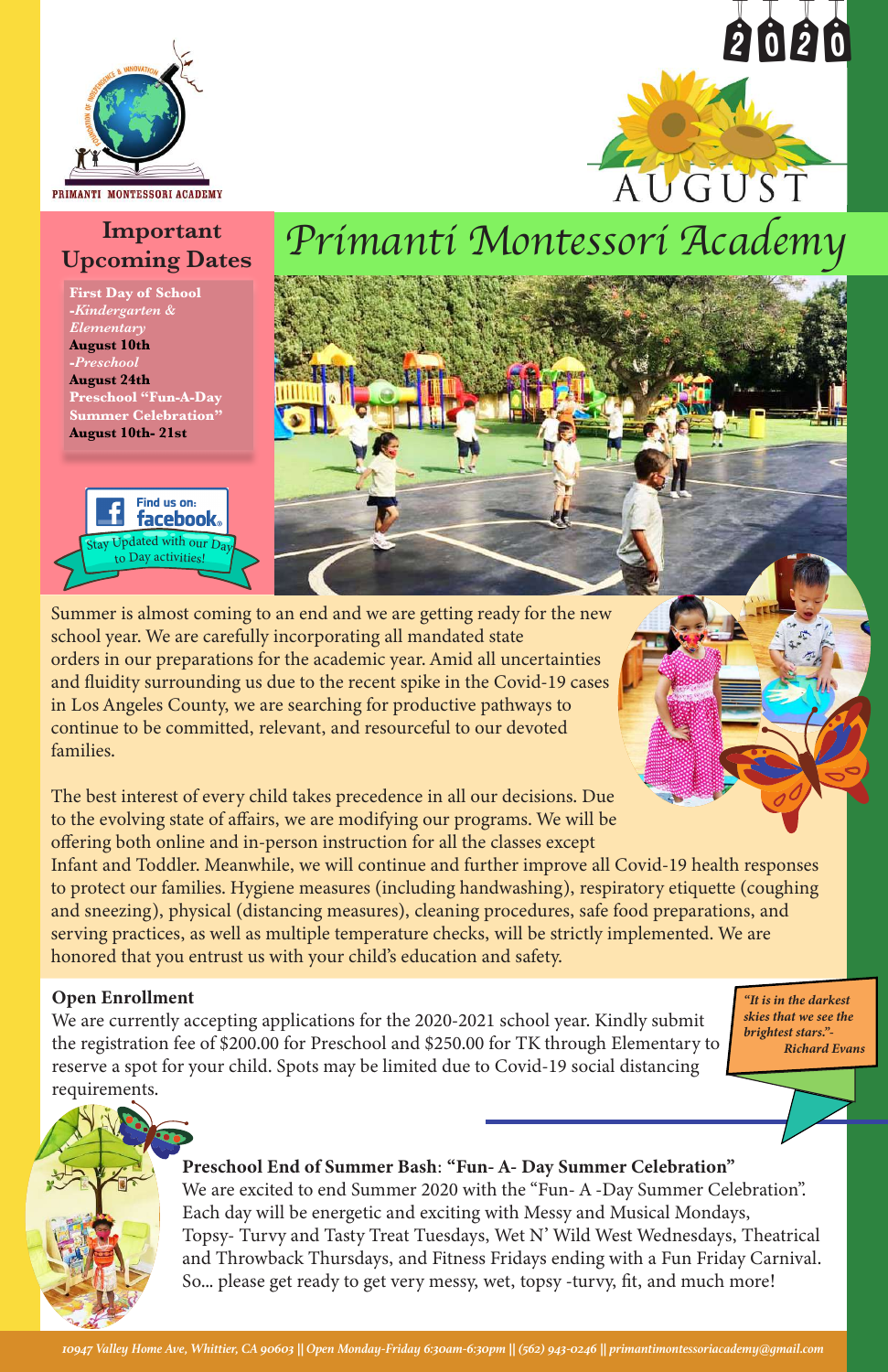*10947 Valley Home Ave, Whittier, CA 90603 || Open Monday-Friday 6:30am-6:30pm || (562) 943-0246 || primantimontessoriacademy@gmail.com*

# Mandatory Uniforms

School uniforms are compulsory for students from Pre-Primary to Middle School. Uniforms may be purchased at the French Toast store using the link *www.frenchtoastschoolbox.com* and the school code QS5BVPT. The embroidered logo is mandatory on all pieces being offered. Please ensure that your child comes to school in uniform every day unless specified otherwise for special events. All students must wear close-toed shoes for their safety.

# Childcare – An Essential Service During the Pandemic

 In the wake of school closures, many families are searching for solutions for their childcare needs while parents are at work. Under the strict guidelines of the Department of Health, Centers for Disease Control and Prevention, and the Department of Social Services, we are finding ways to support our families and community while keeping the group sizes small and our facilities safe and clean. Our flexible programs are structured to support children's academic needs as well as their social and emotional needs. We understand this great need as families navigate through with the challenges of Covid-19. Our goal is to help maintain a sense of

normalcy for our students and for all parents, especially those who are working as everyday heroes. Our school will provide care for children under 14 years from 6:30am-6:30pm.

# Classroom Instructions for Infants, Toddlers, Preschool, & Kindergarten Children

In-person, face-to-face classroom instructions will continue for children under six years of age, promoting not only the academic but emotional well-being of our students. Selecting a quality early care and education program is one of the most important decisions a parent can make. Please call our office to learn more about the various programs we offer that cater to the individual needs of each family.



# Montessori- based Distance Learning Program for Children 2-14 years

 In accordance with Governor Newsom's state orders for the state of California and county of Los Angeles, we will be offering a Distance Learning program for our Pre-Primary to Upper Elementary children who are not yet ready to return to school. This program will be available for the Fall term based on demand.

# Childcare for Children under 14 years

We are implementing a flexible daycare program to provide childcare for students under 14 years old for our working parents who do not have other options for their young kids while they are at work. The children in this program will be provided with a computer to follow a distance learning program according to their level. Our staff will support, facilitate, and supervise children in completing students' distance learning



 assignments. We will maintain a low student-to-staff ratio and ensure appropriate social distancing. This will be a temporary program until Governor Newsom's state orders are lifted. This hybrid program will immediately convert into a classroom-based, in-person learning program as soon as the waiver to provide classroom instruction is approved.

# Come Discover our Facebook Page

Our Primanti Facebook page keeps you updated with announcements and our day to day activities. We post photos daily. Please feel free to like and comment.